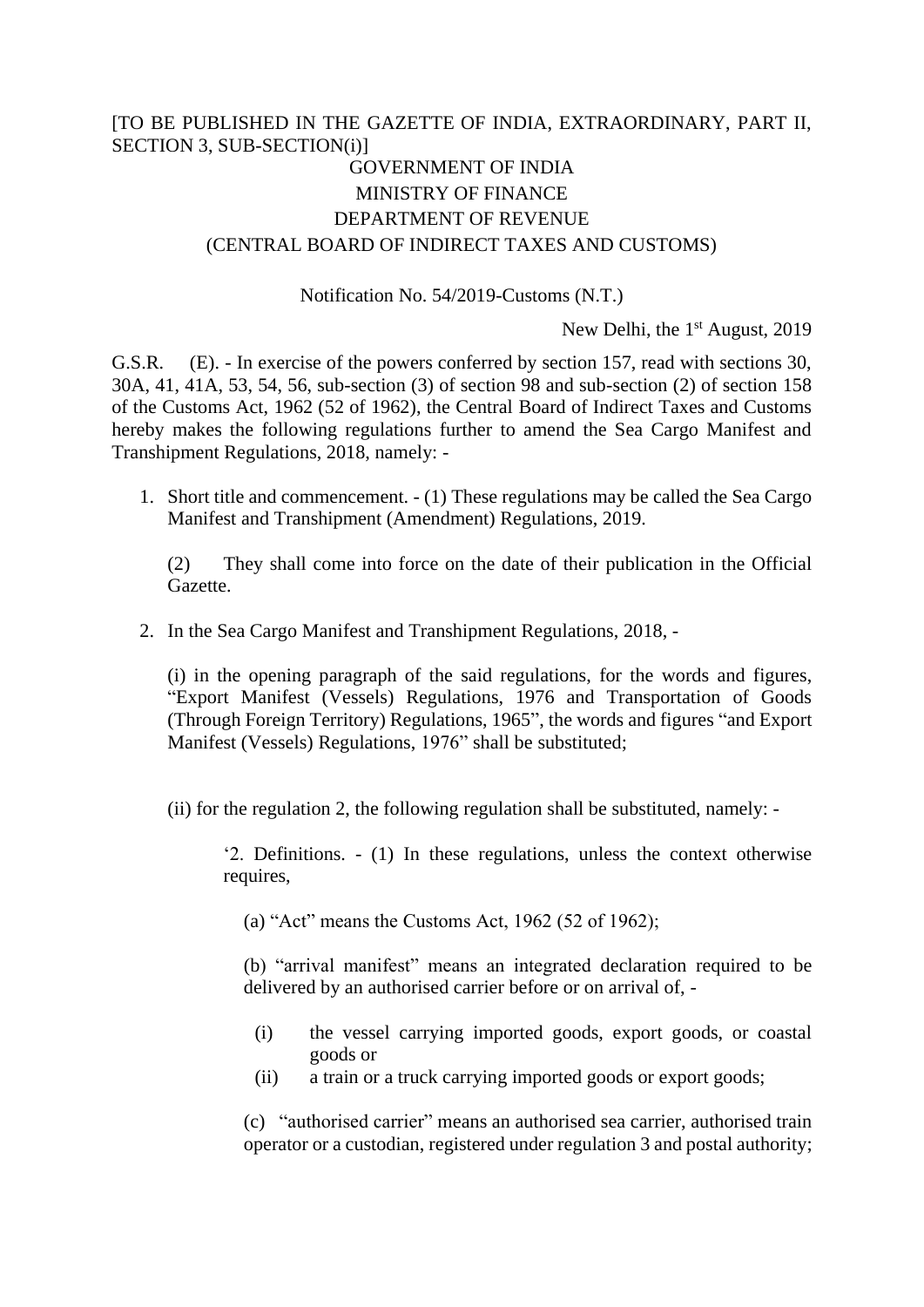(d) "authorised sea carrier" means the master of the vessel carrying imported goods, export goods and coastal goods or his agent, or any other person notified by the Central Government;

(e) "authorised train operator" means the train operator carrying imported goods and export goods;

(f) "custodian" means a person approved by the Principal Commissioner or the Commissioner of customs, for the purposes of section 45 of the Act;

(g) "departure manifest" means an integrated declaration required to be delivered by an authorised carrier before departure of:

- (i) a vessel carrying imported goods, export goods or coastal goods; or
- (ii) a train or truck carrying imported goods or export goods;

(h) "designated foreign route" means the sea route between an Indian port and another Indian port, traversed by a vessel, through the territorial waters of Sri Lanka or Bangladesh, whether or not calling any port in Sri Lanka or Bangladesh in between;'

(i) "Form" means a Form appended to these regulations or the corresponding electronic form provided at the website [https://www.icegate.gov.in](https://www.icegate.gov.in/) in relation to filing of arrival and departure manifest;'

(j) "Jurisdictional Commissioner of customs" means the Commissioner of customs who has granted registration under regulation 3;

(k) "postal authority" means an 'officer of the Post Office' as defined in The Indian Post Office Act, 1898 (6 of 1898);

(l) "Special Economic Zone (SEZ)" means special economic zone as per the Special Economic Zones Act, 2005 (28 of 2005);

(2) Any reference to a Commissioner of customs shall also include a reference to Principal Commissioner of customs for purposes of these regulations.

(3) The words and expressions used herein and not defined but defined in the Act shall have the same meaning respectively assigned to them in the Act;';

(iii) in regulation 3, -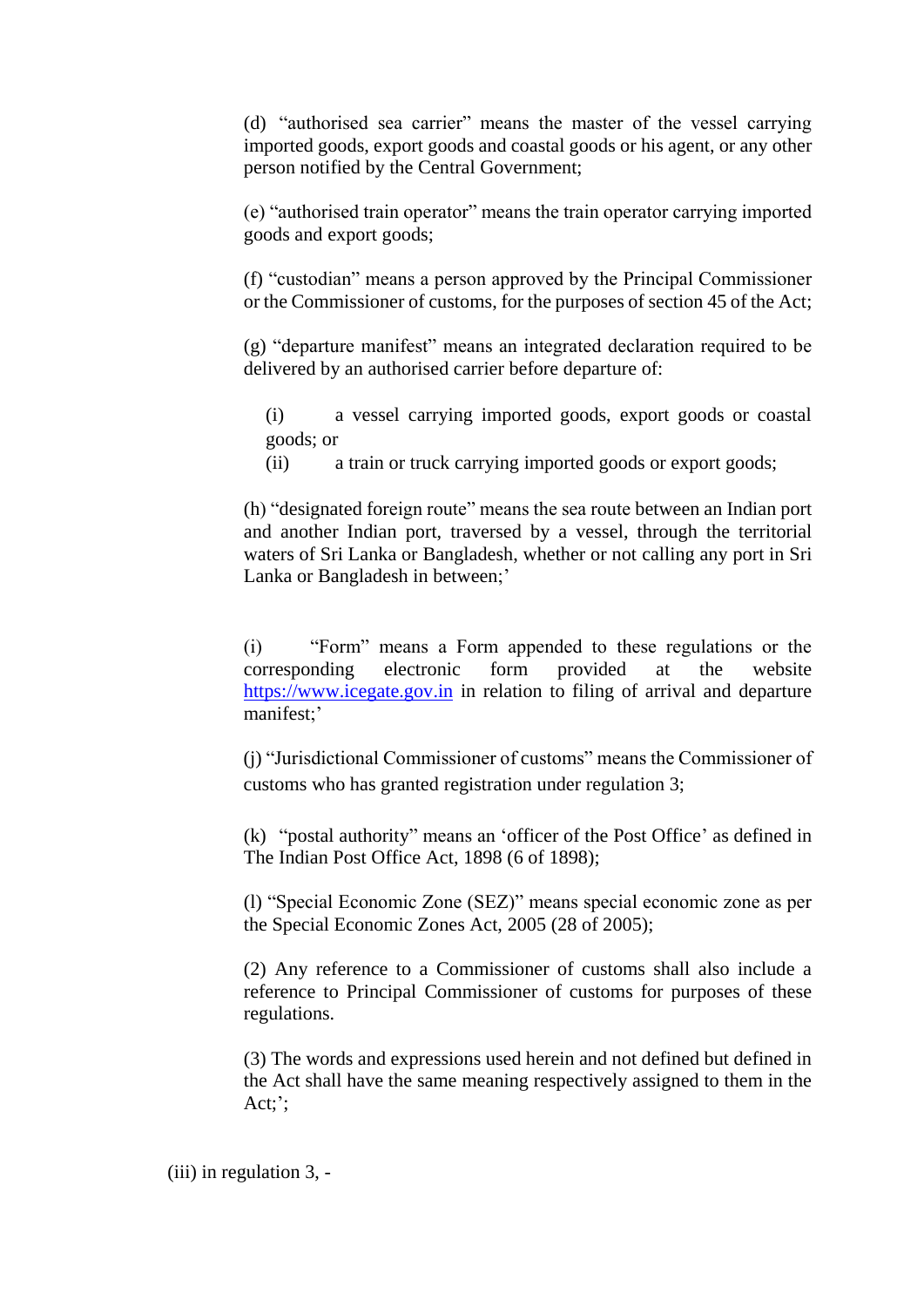(a) in sub-regulation (1), the following proviso shall be inserted, namely: -

"Provided that the postal authority shall not be required to apply for the registration in case such authority intimates to the jurisdictional Commissioner of customs in writing, to transact business under these regulations.";

(b) after sub-regulation (1), the following sub-regulation shall be inserted, namely: -

"(1A) Any other person notified by the Central Government for the purposes of filing arrival or departure manifest, shall be required to enter into a bond of rupees ten lakh in Form- XI and furnish a bank guarantee, or a postal security or National Saving Certificate or a fixed deposit receipt issued by a Nationalised bank, in the name of the Commissioner of Customs, for an amount of rupees ten lakhs alongwith Form-I:

Provided that any Authorised Economic Operator (AEO) shall not be required to furnish a bank guarantee, or a postal security or National Saving Certificate or a fixed deposit receipt issued by a Nationalised bank for an amount of ten lakh rupees.";

(iv) in regulation 4, -

(a) for the sub-regulation (1), the following sub-regulation shall be substituted, namely: -

> "(1) An authorised sea carrier carrying imported goods, export goods, or coastal goods shall deliver the arrival manifest to the proper officer electronically:

> Provided that where it is not practicable to deliver the arrival manifest or any part thereof electronically, then the manifest or any part thereof shall be submitted manually in duplicate with the approval of the Commissioner of customs or any other officer authorised by him:

> Provided further that for the vessels carrying only coastal goods and operating from exclusive berths meant for coastal goods at the loading as well as the unloading ports, there shall be no requirement of delivering arrival manifest.";

(b) after sub-regulation (3), the following sub-regulation shall be inserted, namely: -

> "(4) Notwithstanding anything contained in sub-regulation (3), the authorised sea carrier may update the information furnished in Form- VIA and Form- VIB, -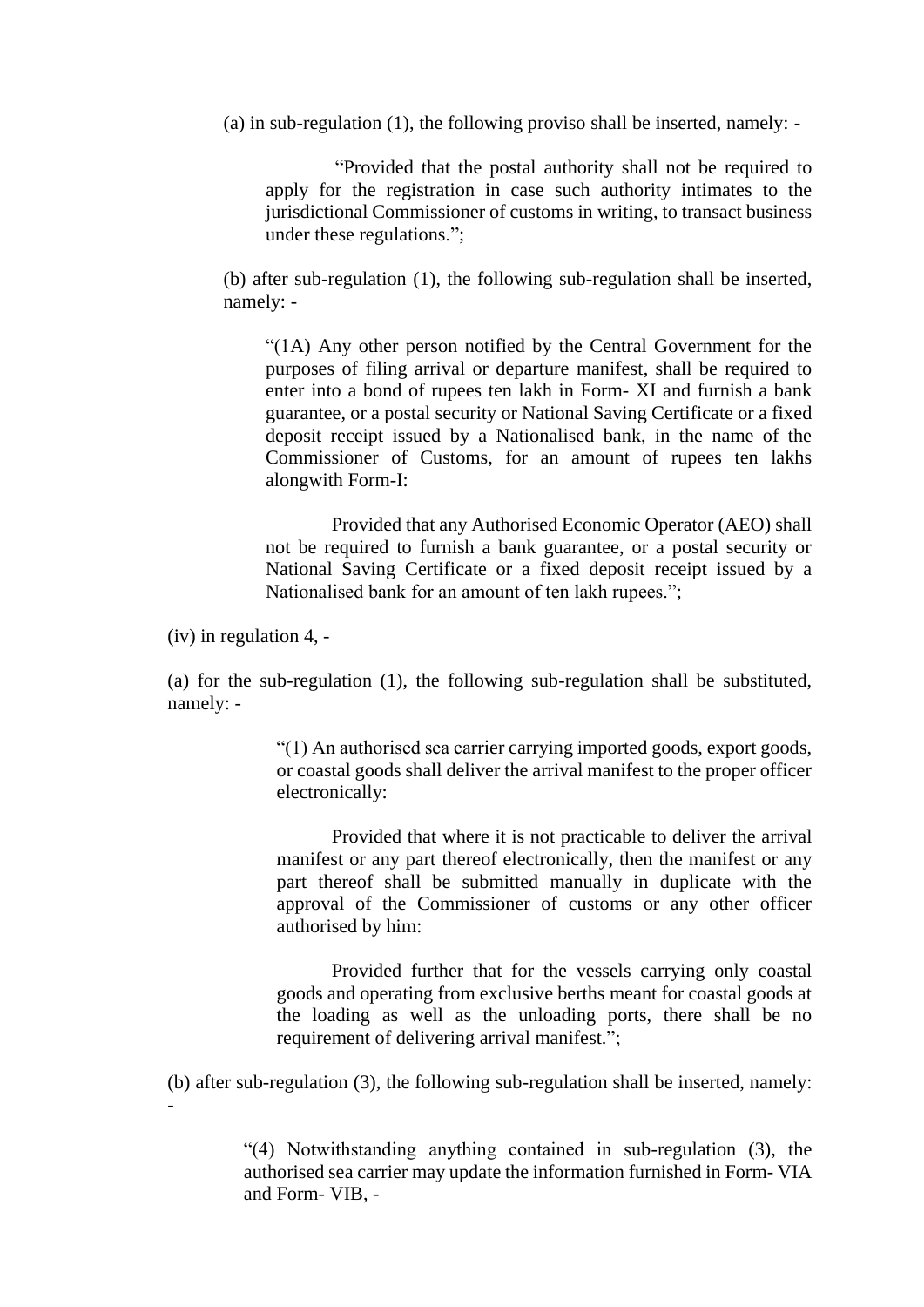(i) before 48 hours of expected arrival at the destination customs port, for the vessels on voyage of more than ninety-six hours between departure from the last port of call and arrival at the next port;

(ii) before 24 hours of expected arrival at the destination customs port, for the vessels on voyage of forty-eight to ninety-six hours between departure from the last port of call and arrival at the next port;

(iii) before 6 hours of expected arrival at the destination customs port for the vessels on voyage of less than forty-eight hours between departure from the last port of call and arrival at the next port:

Provided that for vessels carrying non-containerized cargo, whether or not carrying containerized cargo, the authorised sea carrier may, irrespective of the voyage duration, update the arrival manifest before entry inwards at the destination customs port.";

(v) in regulation 5, -

(a) for sub-regulation (1), the following sub-regulation shall be substituted, namely: -

"(1) An authorised sea carrier carrying imported goods, export goods or coastal goods, shall before the departure of the vessel from the port, deliver the departure manifest to the proper officer electronically:

Provided that where it is not practicable to deliver the departure manifest or any part thereof electronically, then the manifest or any part thereof shall be submitted manually in duplicate with the approval of the Commissioner of Customs or any other officer authorised by him:

Provided further that for the vessels carrying only coastal goods and operating from exclusive berths meant for coastal goods at the loading as well as the unloading ports, there shall be no requirement of delivering departure manifest.";

(b) after sub-regulation (2), the following sub-regulation shall be inserted, namely: -

"(3) Any authorised sea carrier may update the departure manifest within twenty-four hours after departure:

Provided that, for vessels carrying non-containerized cargo, whether or not carrying containerized cargo, the authorised sea carrier may update the departure manifest within seventy-two hours after departure.";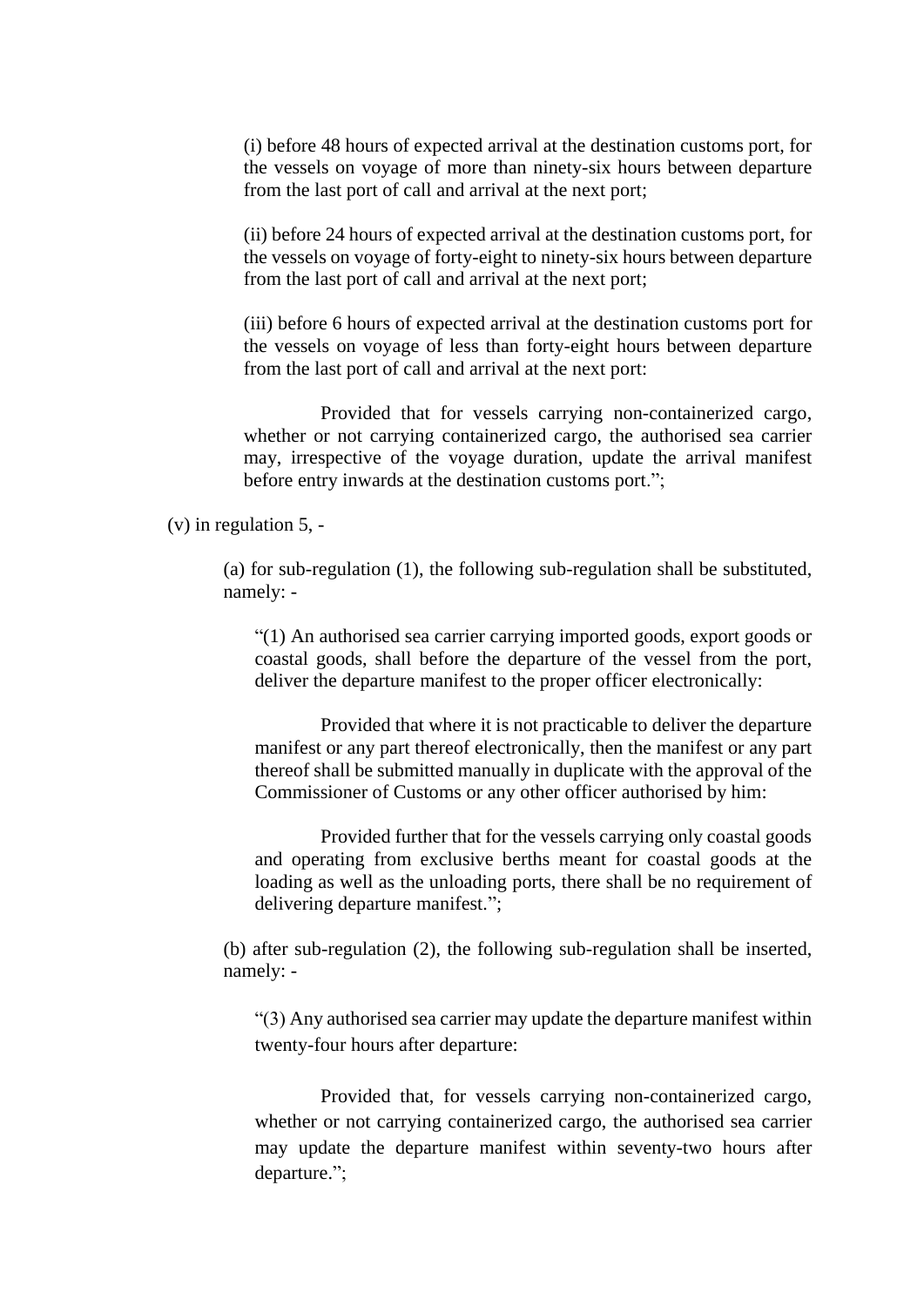(vi) in regulation 6, in sub-regulation (1), -

- (i) the clause (e) shall be omitted;
- (ii) for the words "separate sheets and shall be set out in the order of the ports of loading", the words "Form- XII" shall be substituted;

(vii) for the regulations 7 and 8, the following regulations shall be substituted, namely: -

"7. **Transhipment of imported goods or export goods. -** An authorised carrier shall file a departure manifest before the departure of a train or a truck and arrival manifest upon arrival of the train or truck, as the case may be, -

- (1) in Form- VIII for purposes of transhipment of imported or export goods between a port /ICD and Inland Container Depot / Container Freight Station / Special Economic Zone (SEZ)/ Foreign post Office and vice versa.
- (2) in Form- VIIIA for the purposes of transhipment or transit of imported goods between a port and Land Customs station and vice versa.

**8. Amendment of arrival or departure Manifest or Condonation of delay**. - Where any officer authorised by the Commissioner of customs is satisfied that-

(i) the arrival manifest or departure manifest is in any way incorrect or incomplete, and that there was no fraudulent intention towards incorrect or incomplete submission as regards the contents thereof; or

(ii) there was sufficient cause for not delivering the arrival manifest or the departure manifest or part thereof within the time period specified in these regulations,

then he may permit to amend or supplement the arrival or departure manifest, or condone the delay for not filing the arrival or departure manifest or part thereof, as the case may be, at the request of the authorised carrier."

(viii) in regulation 9, -

(a) in sub-regulation (1), for the clause (d), the following clause shall be substituted, namely: -

"(d) in case of imported goods or export goods meant for transhipment by land route, the officer authorised by the Commissioner of customs, shall seal the container or the bonded truck or covered truck or wagon, as the case may be, before permitting such transhipment: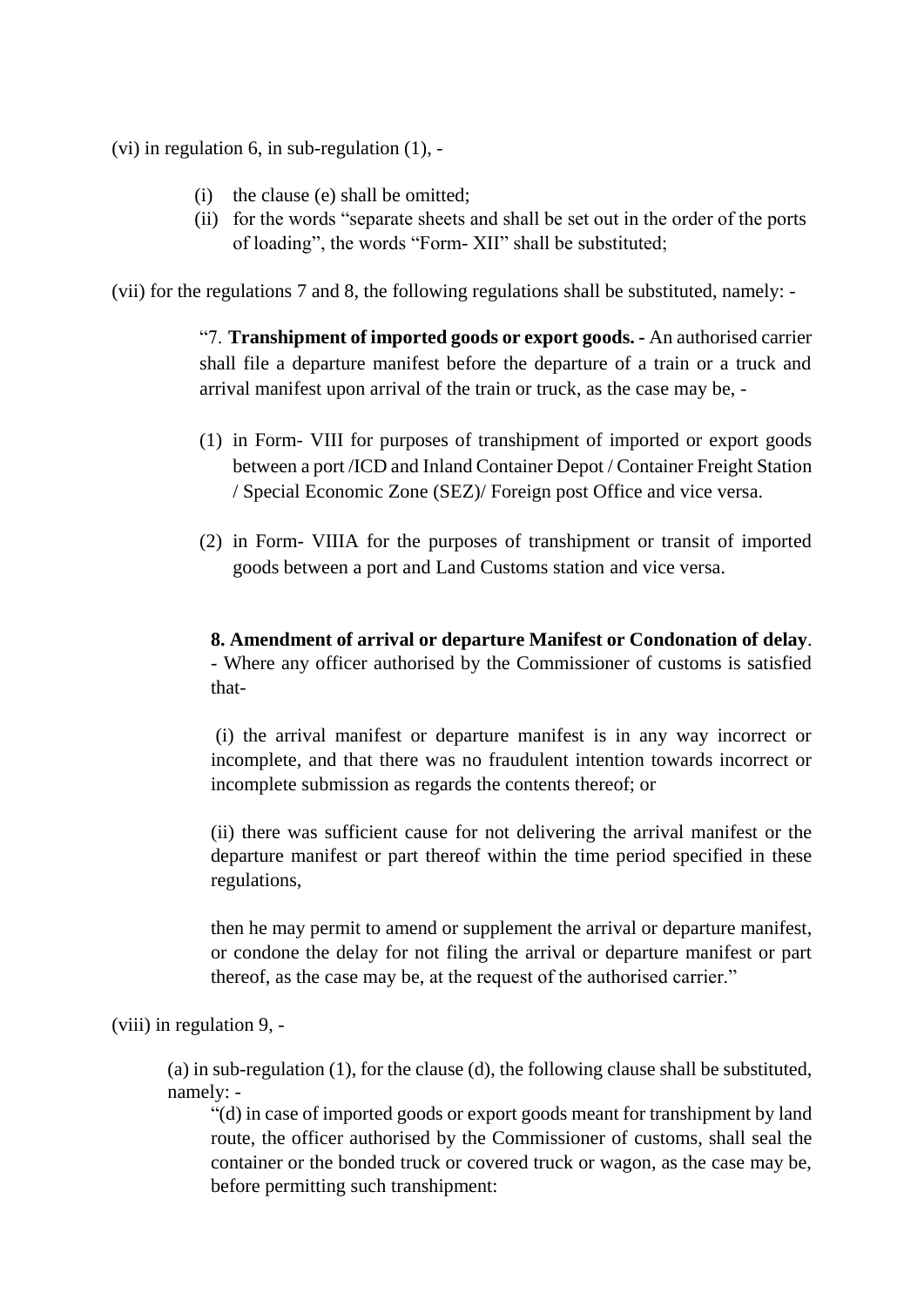Provided that Commissioner of custom may, in certain cases, allow transhipment without sealing the container or the bonded truck or covered truck or wagon, for reasons to be recorded in writing.";

(b) in sub-regulation (2), for the word "territory", the word "route" shall be substituted.";

 $(ix)$  in regulation 10. -

(a) in sub-regulation  $(1)$ , -

(A) in clause (f), after the words "area or enroute", the words ", under its custody" shall be inserted;

(B) for the clause (l), the following clause shall be substituted, namely: -

"(l) not demand any container detention charges for the containers laden with the goods detained by customs for purpose of verifying the entries made under section 46 or section 50 of the Act, if the entries are found to be correct.

Provided that the authorised carrier may demand, container detention charges for the period, commencing after expiry of sixty days.";

(b) for sub-regulation (2), the following sub-regulation shall be substituted, namely: -

"(2) The authorised carrier, after intimation to the Commissioner of customs, may outsource any function, required to be carried out by him under these regulations, to any other person on his behalf. The authorised carrier and such person shall be liable for any act of commission or omission while transacting business under these regulations.";

(x) after regulation 14, the following regulation shall be inserted, namely: -

"15. **Transitional provisions.** – (1) Notwithstanding anything contained in regulations 4, 5 and 7, the authorised carrier may deliver the cargo declaration in Form-VIA or Form-VIB and Form-VIIA or Form-VIIB or arrival and departure manifest in Form-VIII or Form-VIIIA, for the period of forty-five days from the date of commencement of these regulations.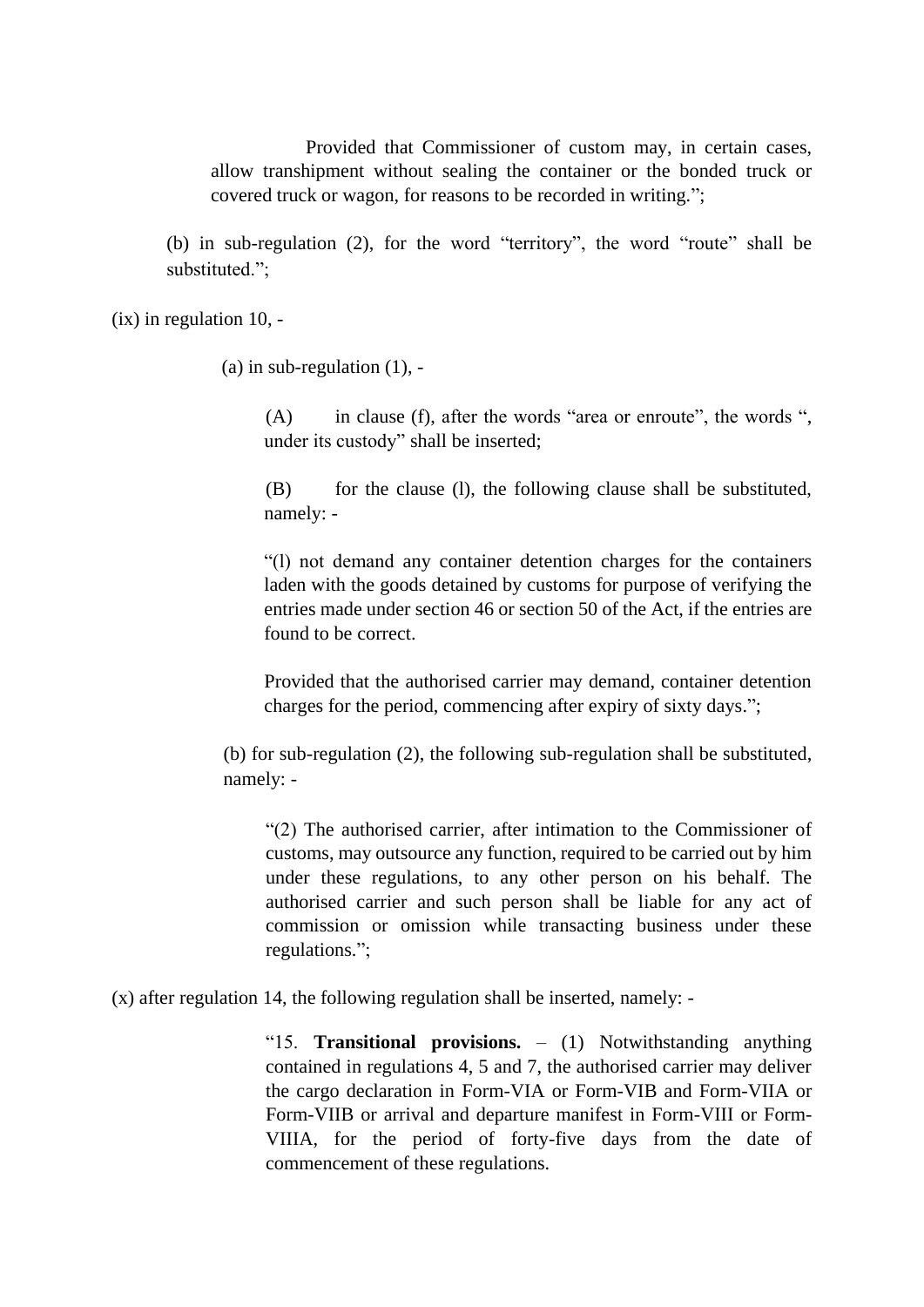(2) Notwithstanding anything contained in these regulations, the authorised sea carrier shall continue to deliver the cargo declaration in Form III of the Import Manifest (Vessels) Regulations, 1971 and Form I of the Export Manifest (Vessels) Regulations, 1976, in the manner as was applicable before the commencement of these regulations, till 1<sup>st</sup> November, 2019.";

(xi) after Form VIII, the following Form- VIIIA shall be inserted, namely: -

## **"Form- VIIIA**

[See regulation 7]

### I. Transhipment of Imported Goods between Port to Land Customs Station:

(a) Departure Manifest to be filed at port:

| <b>Authorised Carrier Code:</b> |                                                                                                                |  |                                              | Bond No. of Authorised Carrier                  |                           |                                                                             |                                         |  |  |  |
|---------------------------------|----------------------------------------------------------------------------------------------------------------|--|----------------------------------------------|-------------------------------------------------|---------------------------|-----------------------------------------------------------------------------|-----------------------------------------|--|--|--|
| Port:                           |                                                                                                                |  |                                              | Departure Manifest No. and Date: Auto generated |                           |                                                                             |                                         |  |  |  |
| $S1$ .<br>No.                   | Line<br>Arrival<br>Goods<br>Manifest<br>descripti<br>no.<br>No./ date<br><sub>on</sub><br>by<br>which<br>cargo |  | Containe<br>r No. $&$<br>Customs<br>Seal No. | Train<br>No.<br>Truck<br>No.                    | Destinatio<br>$\mathbf n$ | Net Wt. $&$<br>Gross Wt.<br>in case of<br>$non-$<br>containeri<br>zed cargo | Gate<br>Out<br>Time<br>from the<br>Port |  |  |  |
|                                 | arrived<br>at port                                                                                             |  |                                              |                                                 |                           |                                                                             |                                         |  |  |  |

(b) Arrival Manifest to be filed at Land Customs Station:

|                              | <b>Authorised Carrier Code:</b>                                                                               |  |  | Bond No. of Authorised Carrier                |                      |                                                                       |                                    |  |  |
|------------------------------|---------------------------------------------------------------------------------------------------------------|--|--|-----------------------------------------------|----------------------|-----------------------------------------------------------------------|------------------------------------|--|--|
| <b>Land Customs Station:</b> |                                                                                                               |  |  | Arrival Manifest No. and Date: Auto generated |                      |                                                                       |                                    |  |  |
| Sl.<br>No.                   | Train<br>Date of<br>Departure<br>manifest<br>No.<br>departure<br>manifest<br>Truck<br>filed at<br>No.<br>Port |  |  | Container<br>No. $&$<br>Customs<br>Seal No.   | Goods<br>description | Net Wt. $&$<br>Gross Wt. in<br>case of non-<br>containerized<br>cargo | Gate<br>in<br>Time<br>$\&$<br>date |  |  |
|                              |                                                                                                               |  |  |                                               |                      |                                                                       |                                    |  |  |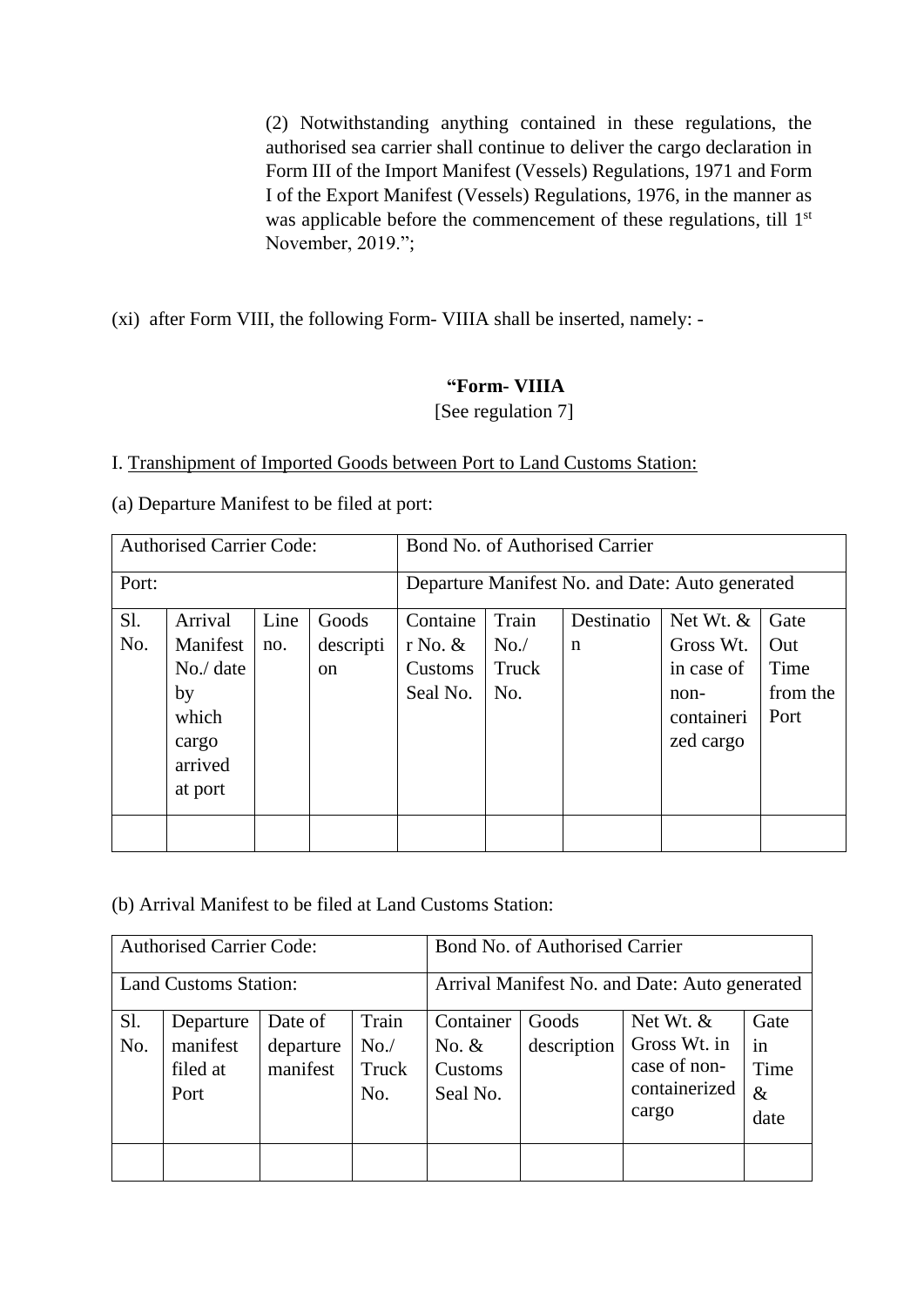### II. Transhipment of Imported Goods from Land Customs Station to Port:

| <b>Authorised Carrier Code:</b> |                   |           |             | Bond No. of Authorised Carrier                     |             |           |               |      |  |
|---------------------------------|-------------------|-----------|-------------|----------------------------------------------------|-------------|-----------|---------------|------|--|
| Land Customs Station (LCS):     |                   |           |             | Departure Manifest No. and Date: Auto<br>generated |             |           |               |      |  |
| Sl.                             | Import            | Container | Destination |                                                    | Goods       | Train     | Net Wt. $&$   | Gate |  |
| No.                             | report            | No. $&$   |             |                                                    | description | No./Truck | Gross Wt. in  | Out  |  |
|                                 | no. by<br>Customs |           |             |                                                    |             | No.       | case of non-  | Time |  |
|                                 | which<br>Seal No. |           |             |                                                    |             |           | containerized |      |  |
|                                 | cargo             |           |             |                                                    |             |           | cargo         |      |  |
|                                 | arrived           |           |             |                                                    |             |           |               |      |  |
|                                 | at LCS            |           |             |                                                    |             |           |               |      |  |
|                                 |                   |           |             |                                                    |             |           |               |      |  |
|                                 |                   |           |             |                                                    |             |           |               |      |  |

(a) Departure Manifest to be filed at Land Customs Station:

(b) Arrival Manifest to be filed at port:

| <b>Authorised Carrier Code:</b> |                                                                                          |  |  | Bond No. of Authorised Carrier                                                                                                                                                  |  |  |  |  |  |
|---------------------------------|------------------------------------------------------------------------------------------|--|--|---------------------------------------------------------------------------------------------------------------------------------------------------------------------------------|--|--|--|--|--|
| Port:                           |                                                                                          |  |  | Arrival Manifest No. and Date: Auto generated                                                                                                                                   |  |  |  |  |  |
| Sl.<br>No.                      | Goods<br>Departure<br>description<br>manifest<br>No. $&$<br>filed at<br>Port and<br>date |  |  | Container<br>Gate in Time<br>Train<br>Net Wt. $&$<br>& Date";<br>Gross Wt. in<br>$No.$ Truck<br>case of non-<br>N <sub>0</sub><br>Customs<br>containerized<br>Seal No.<br>cargo |  |  |  |  |  |
|                                 |                                                                                          |  |  |                                                                                                                                                                                 |  |  |  |  |  |

(xii) after the Form- X, the following Form- XI and Form- XII shall be added, namely: -

# **"Form – XI**

### **(See regulation 3 (1A))**

Know all men by these present that we are held and firmly bound to the President of India in the sum of Rs. ten lakhs for payment whereof we hereby bind ourselves, and each of us bind himself and each of our heirs, executors and administrators firmly by these present dated this ………………….. day of …………………..in the year two thousand.…………………..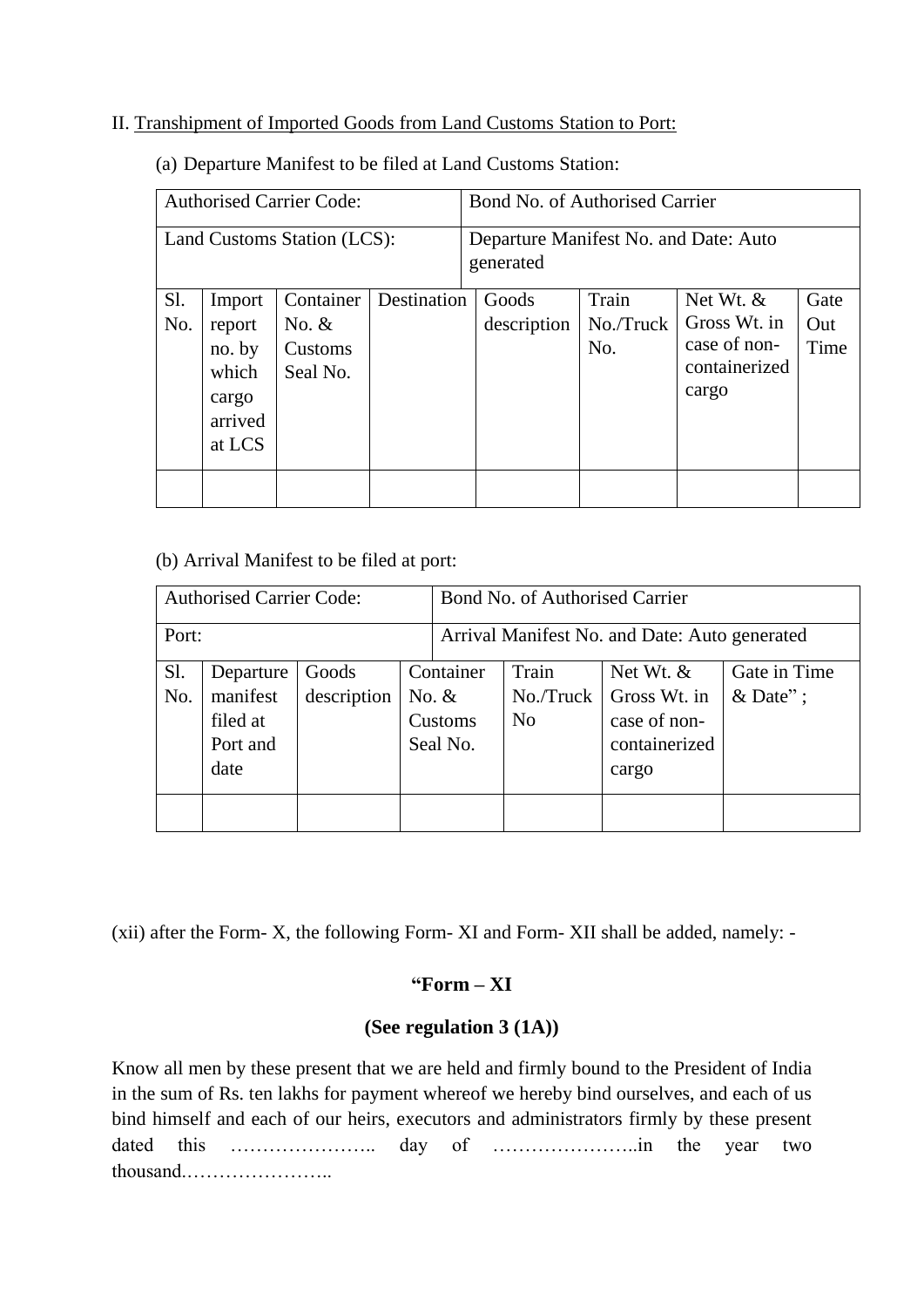Whereas the said ………………….. has been registered to act as an authorised carrier under Sea Cargo Manifest and Transhipment Regulations, 2018 and the said ………………….. has agreed to enter into this bond as required by under the said regulations.

And whereas the said ………………….. has deposited the sum of Rs. 10,00,000/- (Rupees ten lakhs) only with the President of India as security for his faithful behaviour and that of his employees as regard the said regulations.

Now the condition of the above written bond is such that if the said ………………….. and his employees do at all times, whilst holding, such registration as aforesaid, behave themselves in a faithful manner as regards the said regulations and if the said ………………….. and their executors or administrator fails to comply the obligations under the said regulations, ............. shall forthwith pay to the Government on demand the said sum of Rs. Ten lakhs.

AND upon making such payment, the above written obligations shall be void and of no effect, otherwise it shall be and remain in full force and virtue.

Signed, sealed and delivered by the above named on this day, the ………………….. of 20……….. in the presence of witnesses.

1. …………………..………………….. 2. …………………..…………………..

Accepted for and on behalf of the President of India

Signature of the Principal Commissioner of Customs/Commissioner of Customs